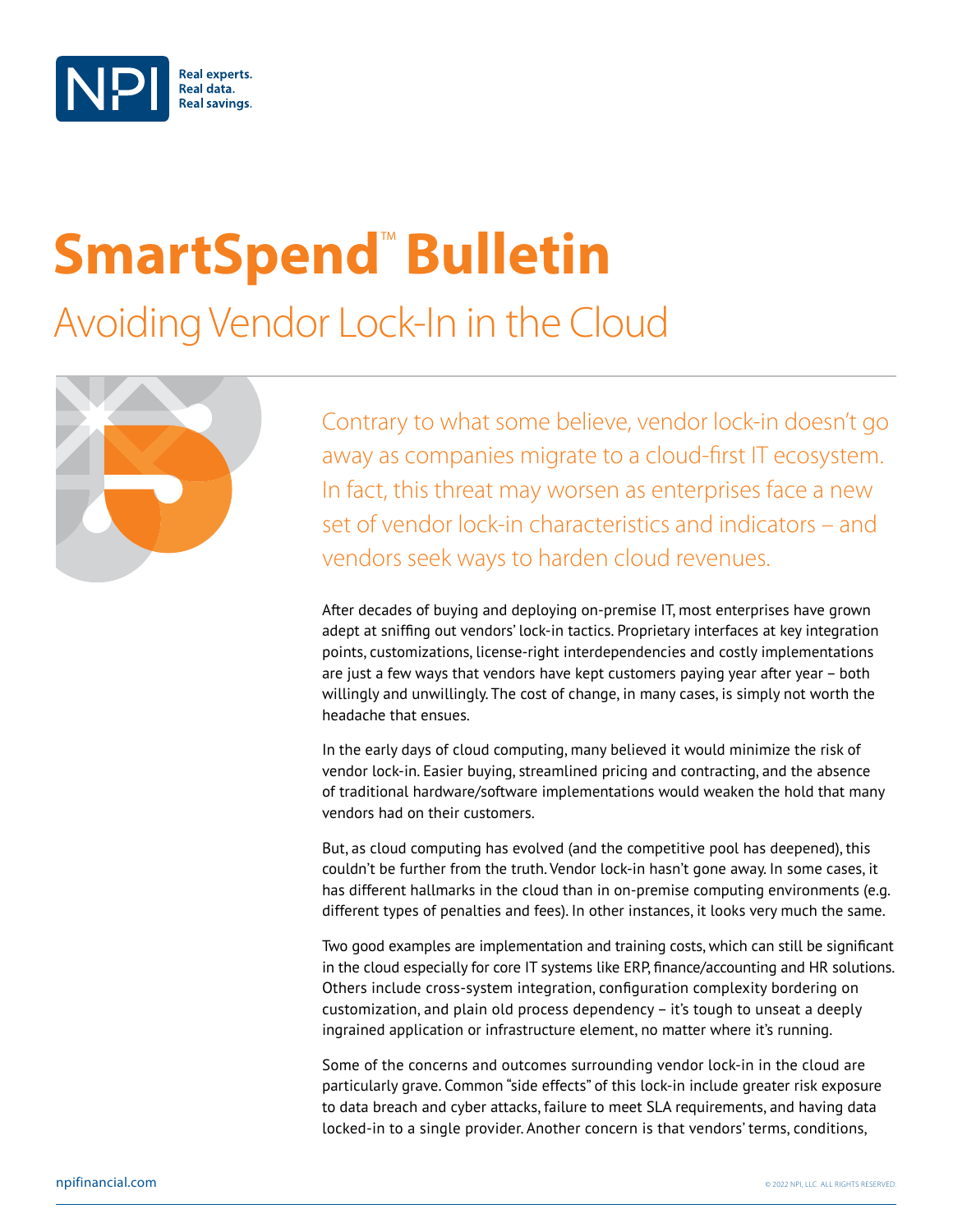product use rights and negotiation behaviors have become more unpredictable – as has vendor behavior as they continue to adapt revenue models to the relative variability of the cloud.

#### **6 BEST PRACTICES FOR AVOIDING VENDOR LOCK-IN IN THE CLOUD**

Companies need to develop a culture around eliminating opportunity for vendor lock-in in the cloud (as well as on-premise). It must encompass all aspects of the buying process – from vendor evaluation and selection to contracting and negotiation to migration and ongoing utilization.

NPI suggests these best practices:

Maintain an open cloud architecture. Lack of standardization is one of the biggest concerns in the cloud. Proprietary interfaces, poor interoperability and even poorer portability make it difficult for companies to integrate their on-premise and cloud IT environments, and cross-cloud integration is the next chapter of that story. It also represents a tremendous opportunity for vendors to lock customers into their offerings. To sidestep this issue, companies should make cloud solution selections that plug into an "open" cloud architecture. Avoid proprietary interfaces and customizations/extensions in proprietary languages – as well as any other technical limitations that will prevent the customer from easily introducing competition into the cloud IT ecosystem.

Establish clear data ownership and migration policies. In an on-premise software environment, it's pretty clear who owns the data (the customer). But things get murky in the cloud. Who owns data in transit and data at rest? It's important for companies to immediately establish data ownership with their vendor. Companies should also determine (and set) clear data cleansing and migration policies, procedures and costs. These responsibilities and costs can be substantial and an unwelcome surprise if not addressed up front in the sourcing process. Many companies are taking the added step of archiving data in another vendor's cloud storage offerings (e.g., SFDC data archived with Amazon S3).

Stay on top of changing service level agreements and terms. In the cloud, product use rights have been replaced by SLAs (terminology differs by vendor). These terms are subject to change at any time with little or no customer notification. Customers should proactively monitor service level agreements and terms to stay on top of changes, and get a clear understanding of how those changes will impact their business – including how changes will contribute to vendor lock-in.

Customers should also be cautious of the generic nature of most SLAs for cloud services (driven mainly by multi-tenancy) and the high cost to "add on" features that meet their unique requirements, like dedicated servers and increased security. Cloud vendors may be selling standardization, but they rely heavily on customers with non-standard requirements to drive additional revenue.

Keep competitive solutions close at hand – even if you're not looking to switch. If your vendor of choice went away, which vendor would replace them? This is a critical question to ask for multiple reasons. Companies need to have a back-up vendor with similar capabilities at the ready in case their incumbent cannot adhere to agreed-upon service terms. In these situations, there's rarely time for a lengthy vendor evaluation and selection process. Furthermore, this allows companies to stay abreast of competitive solutions and how their incumbent compares as it relates to price, features and performance.



## **Vendor lock-in hasn't gone away**.

Its hallmarks may be different in the cloud, but it's every bit as present as it is in the on-premise environment.